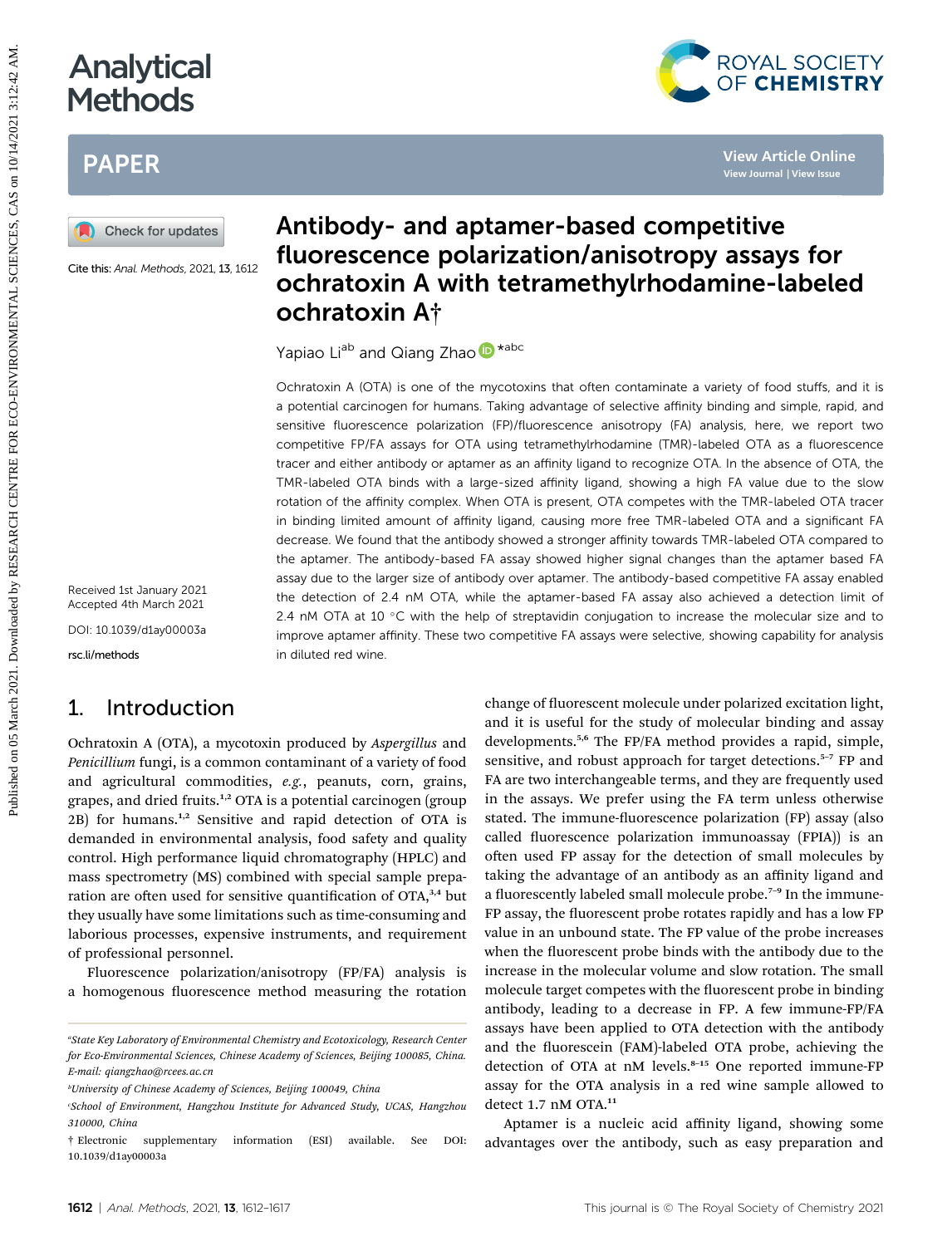Samokhvalov et al. reported a competitive FP assay for OTA using the FAM-labeled OTA as a fluorescence tracer and the aptamer-streptavidin-IgG conjugate as a large-sized affinity ligand,<sup>24</sup> and the reported detection limit was about 3.6 nM. Tetramethylrhodamine (TMR) is another one of the commonly used fluorophores in numerous fluorescence assays.<sup>5-7,9</sup> TMR and FAM both have high quantum yield; however, TMR has a relatively shorter fluorescence lifetime than FAM. In neutral solutions, TMR is positively charged, while FAM is negatively charged, and FAM and TMR may have different interactions with protein or DNA.<sup>5-7,9</sup> By now in the competitive FP/FA assays using aptamer or antibody for OTA, the use of TMR-labeled OTA as a fluorescent probe is still rarely reported. It is worth exploring to use TMR-labeled OTA in the competitive FP/FA assays. In addition, the comparison of affinity properties and performances of aptamer and antibody towards OTA in the FA analysis is limited. **Published central grows high subline is easy for an and lat suite grop of the TML denoted on National central central central central central central central central central central central central central central central** 

In this study, we reported competitive FA assays for OTA using TMR-labeled OTA as a fluorescent probe and the antibody or the DNA aptamer as an affinity ligand. We obtained the TMRlabeled OTA by the reaction between the carboxylic group OTA



Scheme 1 Schematic of antibody-based competitive FA assays (a) and aptamer-based competitive FA assays (b) for OTA by using the TMRlabeled OTA probe. The binding of the TMR-labeled OTA probe and the affinity ligands (antibody or aptamer) slows down the rotation of the TMR label and causes a high FA value. The presence of OTA in a sample solution leads to a FA decrease because more TMR-labeled OTA probes become unbound due to the OTA competition in binding with the affinity ligand.

and the amino group of the TMR fluorophore, which was reported in our previous study.<sup>26</sup> Scheme 1 shows the principle of the antibody-based or the aptamer-based competitive FA assays using the TMR-labeled OTA. The complex of the fluorescent probe and the affinity ligands (antibody (Scheme 1a) and aptamer (Scheme 1b)) has a large molecular volume, so the TMR-labeled OTA probe rotates slowly and shows a high FA signal. With the addition of OTA in the sample solution, OTA competes with the TMR-labeled OTA probes, and more TMRlabeled OTA probes become unbound, which tumble rapidly, so FA signal decreases. We determined the binding affinities of the antibody and the aptamer towards the TMR-labeled OTA via the FA analysis. We then developed antibody-based competitive FA assay and aptamer-based competitive FA assays, and compared their performances.

# 2. Experimental

#### 2.1 Chemical and reagents

The mouse monoclonal antibody specific to OTA was purchased from Abcam. The unlabeled aptamer for OTA  $\left(5'\text{-GAT CGG GTG}\right)$ TGG GTG GCG TAA AGG GAG CAT CGG ACA-3') and the biotinylated aptamer at the  $3'$  end were synthesized and purified by Sangon Biotech (Shanghai, China). Ochratoxin A (OTA), ochratoxin B (OTB), fumonisin B1 (FB1), fumonisin B2 (FB2), aflatoxin B1 (AFB1), zearalenone (ZAE) were purchased from Pribolab (Singapore) Co. Ltd. The details of preparation procedures and purification of the TMR-labeled OTA probes were provided in our previous report.<sup>26</sup> We obtained three TMRlabeled OTA probes, denoted as probe 1, probe 2 and probe 3, and the corresponding retention times were 6.3 min, 8 min, and 9.3 min, respectively, during HPLC purification.<sup>26</sup> Ultrapure water was obtained from a Purelab Ultra Elga Labwater system. Other reagents used in the experiment were of analytical grade. Red wine was purchased from the local supermarket (UK).

#### 2.2 Competitive FA assay

FA measurements were performed by a JASCO fluorescence spectrometer (FP-8300, Japan), which was equipped with a thermostat for the temperature control. An FA signal was determined with excitation at 555 nm and emission at 580 nm. The slits of excitation and emission were both set at 5 nm.

In the antibody-based competitive FA assay, 2 nM TMRlabeled OTA probe 1, 2 nM antibody and various concentrations of OTA were incubated in a  $1 \times$  PBS buffer (10 mM  $Na<sub>2</sub>HPO<sub>4</sub>$ , 1.75 mM KH<sub>2</sub>PO<sub>4</sub>, 2.7 mM KCl, and 137 mM NaCl) (pH 7.5). The detection temperature for the FA analysis was 25 °C unless otherwise stated.

In the aptamer-based competitive FA assay, 20 nM TMRlabeled OTA probe 1, 50 nM aptamer or streptavidinconjugated aptamer and various concentrations of OTA were mixed with the binding buffer (10 mM Tris–HCl (8.5), 20 mM  $CaCl<sub>2</sub>$ , and 120 mM NaCl). The streptavidin-conjugated aptamer was obtained via incubation streptavidin and biotin-labeled aptamer at a ratio of  $1:1$  for 30 min at 4 °C. The detection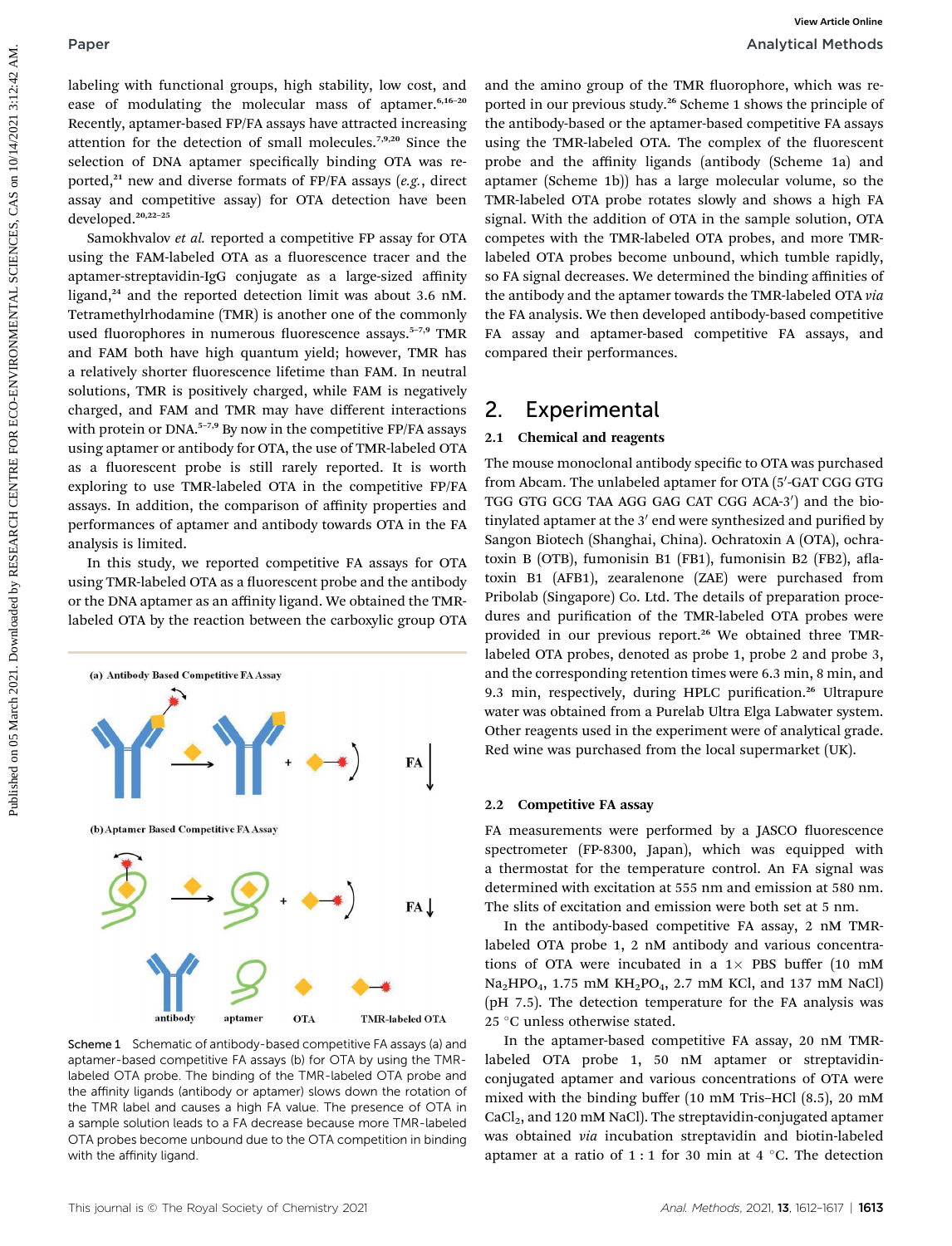#### Analytical Methods Paper

temperature for the aptamer-based FA assays was 10 $\degree$ C unless otherwise stated.

Triplicate analyses were performed in the FA assays, and the error bar in the graphs was the standard deviation from three measurements.

## 3. Results and discussion

#### 3.1 Antibody-based competitive FA assay for OTA

We prepared the TMR-labeled OTA by a reaction between the carboxylic group OTA and the amino group of the TMR fluorophore, and the details were reported in our previous study.<sup>26</sup> We obtained three TMR-labeled OTA (probe 1, probe 2 and probe 3), and the retention times of probe 1, probe 2 and probe 3 were 6.3 min, 8 min, and 9.3 min, respectively, during HPLC purification.<sup>26</sup> They were identified as three isomers.<sup>26</sup>

We applied the FA titration analysis to investigate the affinity binding between the TMR-labeled OTA probes and the antibody in the binding buffer (Fig. 1).<sup>6</sup> In the absence of the antibody, the TMR-labeled OTA probes (20 nM) showed a low FA value. With increasing antibody, the FA value gradually increased until it reached a saturated value as the antibody binding caused an increase in the molecular volume and a slowing-down rotation of fluorescent probe. The maximum FA increases caused by the antibody binding were about 0.235, 0.248 and 0.242 for probe 1, probe 2 and probe 3, respectively. Through the FA titrations and nonlinear fittings,<sup>6,25,27</sup> the dissociation constants  $(K_d s)$  of the antibody were determined to be 2.3  $\pm$  0.4 nM for probe 1, 4  $\pm$ 1 nM for probe 2 and 1.6  $\pm$  0.5 nM for probe 3, which were similar to the previously determined  $K_d$ s of these probes binding to the antibody.<sup>26</sup> The result shows that the antibody has strong binding strength to TMR-labeled OTA and unlabeled OTA.<sup>26</sup> We chose probe 1 as the fluorescent probe in our antibody-based competitive FA assay for OTA detection. Analytical Methods<br>
Convenience for the spinner-based 7A assays was 10 °C unless<br>
Convenience on 05 March 2021.<br>
This many assume that the spinner of the spinner of the same spinner of the same spinner of the same spinner

Then, we developed a competitive FA assay for OTA using probe 1 (2 nM) and the antibody (2 nM) by following the principle shown in Scheme 1a. In the absence of OTA, probe 1 bound to the antibody, showing high FA values. Upon OTA addition, the FA value gradually decreased with the increase in



Fig. 1 Fluorescence anisotropy change of the TMR-labeled OTA probes (probe 1, probe 2, and probe 3) (20 nM) upon the increase in the concentrations of the antibody.



Fig. 2 Detection of OTA with the antibody-based competitive FA assay at 25 °C. Varying concentrations of OTA were incubated with the antibody (2 nM) and probe 1 (2 nM).

OTA because OTA competed with probe 1 in binding to the antibody and more probe 1 became unbound (Fig. 2).

The detection limit was estimated to be about 2.4 nM  $(0.97 \mu g)$  $L^{-1}$ ) OTA based on a distinguished FA signal change was three times standard deviation of the signal of the blank sample. The maximum FA decrease was about 0.228 (the corresponding maximum FP change was about 0.259, Fig. S1, in the ESI†). The dynamic detection range for OTA, which can be detected by the assay with distinguished FA signal changes, was from 2.4 nM to 2500 nM. The detection limit of our antibody-based competitive FA assay was comparable to or better than some of the previously reported immuno-FP assays for OTA (Table S1 in ESI $\dagger$ ),<sup>7,11-15</sup> Of note, antibodies from different sources with different affinities and properties can have effects on the assay performance. Our antibody-based competitive FA assay using the TMR-labeled OTA probe showed a larger maximum FA change (or FP change) caused by OTA than the reported immune-FA assay using the FAM-labeled OTA probe.<sup>11</sup>–<sup>15</sup>

To investigate the assay selectivity towards OTA detection, we tested other mycotoxins such as OTB, AFB1, FB1, FB2 and ZAE in the antibody-based competitive FA assay. As shown in Fig. 3, the tested other mycotoxins (100 nM) did not cause a signicant decrease in FA. The presence of OTB, AFB1, FB1, FB2 and ZAE did not interfere with the detection of OTA. These results demonstrate that this immune-FA assay is selective towards OTA detection.

To check the feasibility of this antibody-based competitive FA assay for detecting OTA in a complex sample matrix, we detected OTA spiked in a 100-fold diluted red wine sample (Fig. S2 in ESI†). In the diluted red wine, the FA values of the blank sample were lower than that in the binding buffer. With the increase in OTA, the FA value gradually decreased, and this FA assay achieved a detection limit of 2.4 nM OTA though the signal change was lower than that in the binding buffer. These results indicate that this antibody-based competitive FA assay shows potential for OTA detection in complex sample matrixes.

#### 3.2 Aptamer-based competitive FA assay for OTA

Here, we also reported an aptamer-based competitive FA assay for OTA by using a DNA aptamer (5'-GAT CGG GTG TGG GTG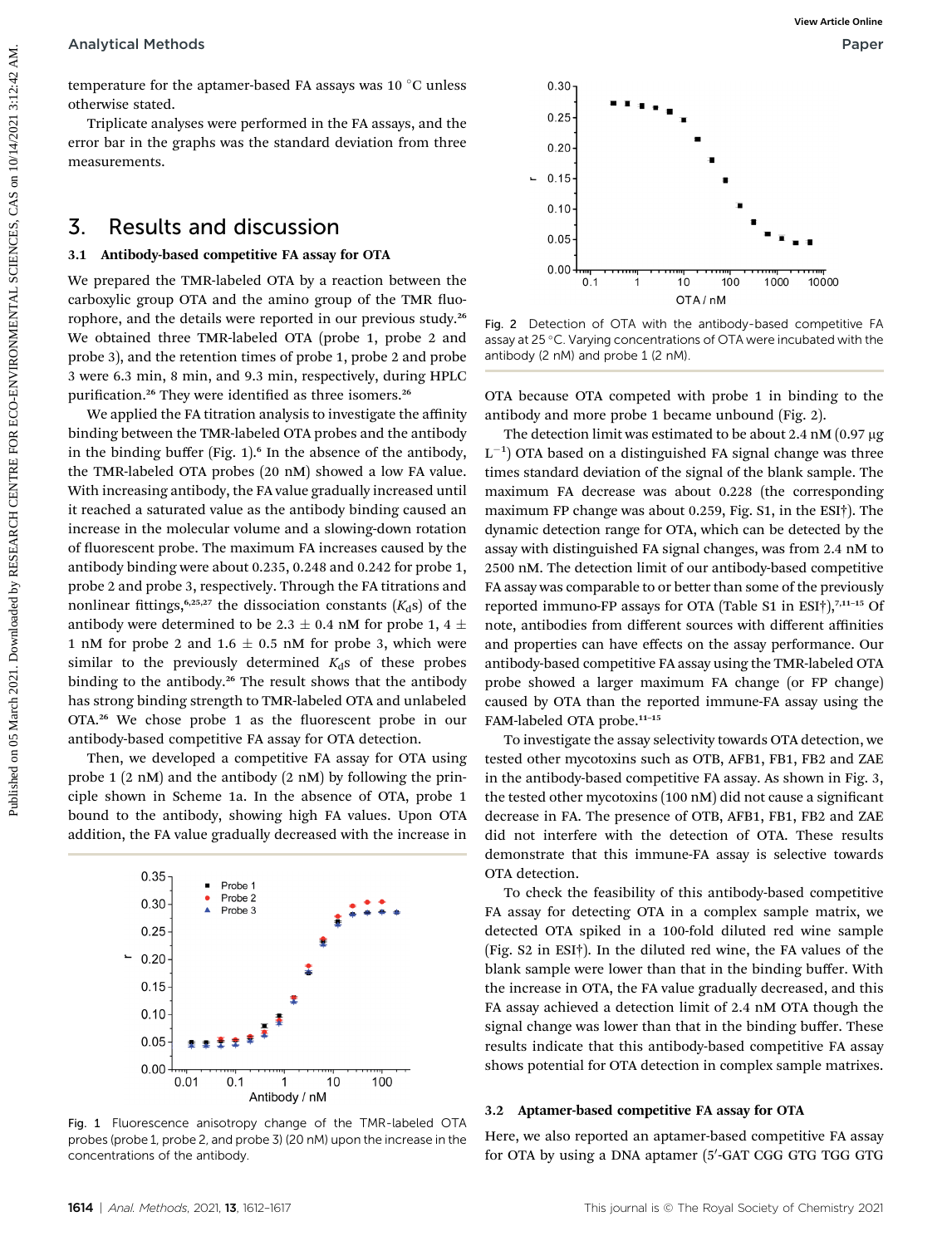

Fig. 3 Selectivity test of the antibody-based competitive FA assay towards OTA. Several different mycotoxins (OTB, AFB1, FB1, FB2, and ZAE) were tested (each of 100 nM) were tested along with OTA (100 nM). The mixture sample contained OTB, AFB1, FB1, FB2, ZAE and OTA (each of 100 nM).

GCG TAA AGG GAG CAT CGG ACA-3') as an affinity ligand<sup>21</sup> and the TMR-labeled OTA. We determined binding affinities of the TMR-labeled OTA probes to the aptamer in the FA analysis by titrating TMR-labeled OTA probes (100 nM) with various concentrations of the aptamer in the binding buffer containing 10 mM Tris-HCl (pH 8.5), 20 mM CaCl<sub>2</sub> and 120 mM NaCl.<sup>6,25,27</sup> Fig. 4 shows that the FA values of probes increased upon the addition of the aptamer, and the maximum FA increase was about 0.057 for probe 1, 0.056 for probe 2, 0.016 for probe 3 at



Fig. 4 The net fluorescence anisotropy change of TMR-labeled OTA probes (probe 1, probe 2, and probe 3) upon the addition of various concentrations of the aptamer at 25 °C (A) and 10 °C (B).

25 °C (Fig. 4A), which are much lower than the corresponding FA increase induced by the antibody binding because the molecule volume of the antibody (150 000 g per mole) is 13-fold higher than the aptamer (11 311 g per mole). Through FA titration and nonlinear fitting,<sup>27</sup> the  $K_d$ s of the aptamer were determined to be 116  $\pm$  35 nM for probe 1, 96  $\pm$  6 nM for probe 2, 297  $\pm$  68 nM for probe 3 at 25 °C, which were higher than the  $K_d$  of unlabeled OTA binding to the aptamer  $(K_d$  about 50 nM).23,27,28 It suggests that the conjugation of the TMR had some effects on the binding affinity of OTA towards aptamer. In addition, it demonstrates that the aptamer has a lower affinity than the antibody in binding to the TMR-labeled OTA probes and OTA. At a lower temperature (10 $\degree$ C), the maximum FA increases caused by aptamers were about 0.072 for probe 1, 0.068 for probe 2, and 0.029 for probe 3, respectively (shown in Fig. 4B), because the low temperature reduces the rotation of the affinity complexes. The  $K_d$ s of the aptamer at 10 °C were determined to be 39  $\pm$  7 nM for probe 1, 72  $\pm$  12 nM for probe 2,  $35 \pm 6$  nM for probe 3. The results also suggest the binding affinity of the aptamer is enhanced at the lower temperature. Detection at 10 $\degree$ C was applied for the aptamer-based competitive FA assay because the aptamer has a better affinity towards TMR-labeled OTA at this temperature. We used probe 1 to develop the aptamer-based competitive FA assay for detecting OTA. **Published on a matrix on 05 March 2021. A** matrix on nucle by RESEARCH CENTRE AND INDUCES are the consequenties of the expectation of the expectation of the expectation of the expectation of the expectation of the expe

In the aptamer-based competitive FA assay, 20 nM probe 1, 50 nM aptamer, and various concentrations of OTA were incubated, and FA signals were measured. In the absence of OTA, the complex of the aptamer and probe 1 showed a high FA value. The presence of OTA induced the competition between OTA and probe 1 in binding to the aptamer. With increasing OTA, more fluorescent probes were displaced from the aptamer, and the FA values gradually decreased (Fig. 5). We achieved the detection of OTA as low as 2.4 nM, with a dynamic detection range from 2.4 nM to 625 nM, and the maximum FA change was 0.041. To further improve the FA change, we used the streptavidin (SA) labeled aptamer as the affinity ligand to increase the molecular mass with a large-sized protein as previously reported,<sup>20,24</sup>



Fig. 5 Detection of OTA by the aptamer-based competitive FA assay. TMR-labeled OTA (probe 1, 20 nM), the aptamer or the streptavidinlabeled aptamer (50 nM) and varying concentrations of OTA were incubated and measured at 10 $\degree$ C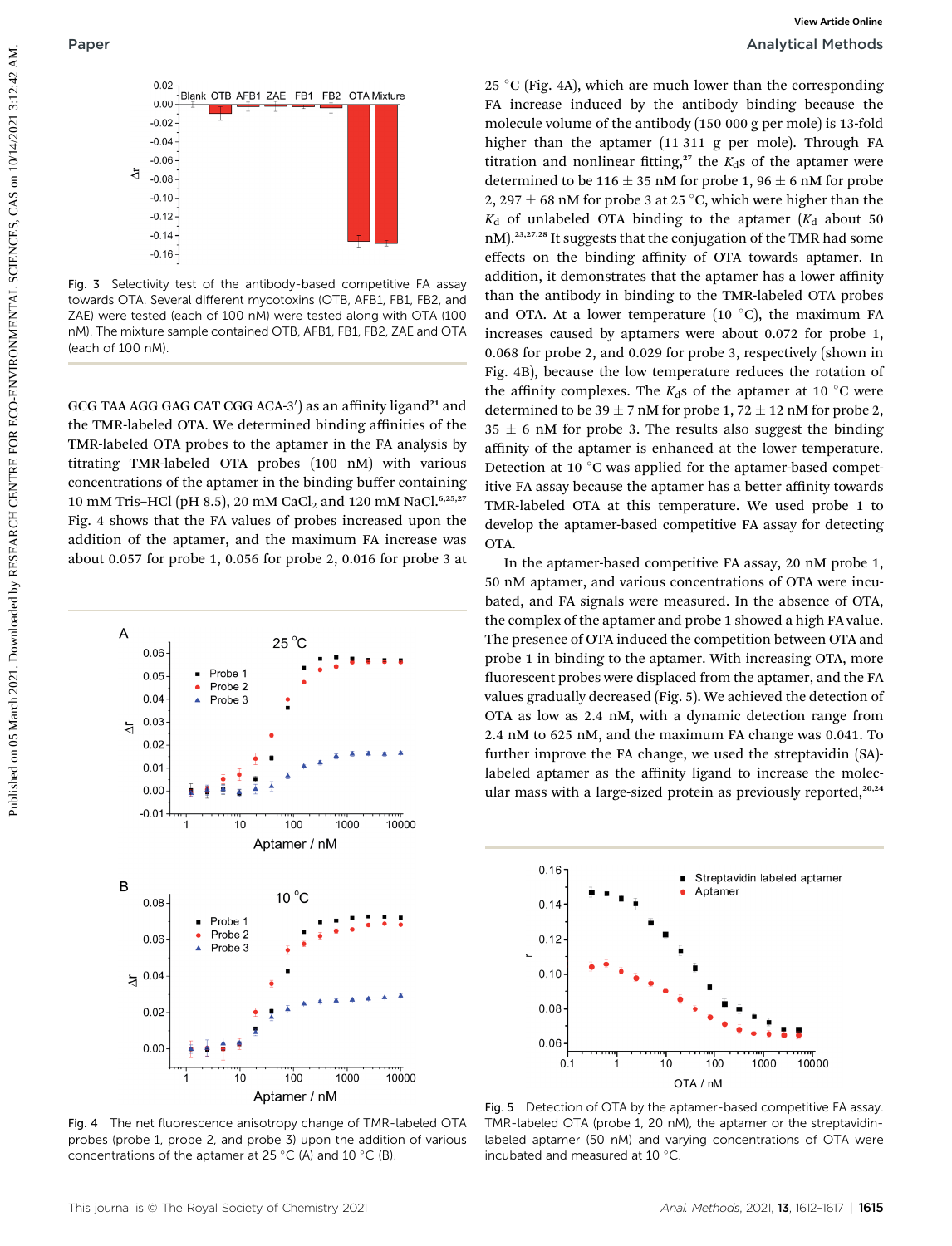#### Analytical Methods Paper

which has a larger molecular volume than the aptamer. The SAconjugated aptamer was prepared by incubating the SA and biotin-labeled aptamer at a ratio of 1 : 1. By using this signal amplification strategy, the maximum FA change was improved to 0.078, and the detection limit of OTA was 2.4 nM with a dynamic detection range from 2.4 nM to 2500 nM. For comparison, the FA assay using aptamer with or without the SA label at 25 °C showed smaller FA signal changes and higher detection limits due to the effects of temperature on the aptamer affinity and FA signal (Fig. S3 in ESI†). At 25  $\degree$ C, the FA assay using the aptamer gave a detection limit about 10 nM, while the FA assay using the SA-labeled aptamer allowed a detection limit about 5 nM. It shows at 25  $\degree$ C that the maximum FA signal change from the aptamer-based FA assay is much smaller than that from the antibody-based assay because of the smaller size of the aptamer and the more flexible structure of the aptamer. At 25  $\degree$ C the signal enhancement from the streptavidin conjugate is not remarkable in the aptamer-based assay, and it may be due to the flexible structure of the aptamer and local rotation of the fluorophore. The aptamerbased FA assay at 10 $\degree$ C showed a similar OTA detection limit to that of our antibody-based FA assay mentioned above and some of previous FA assays (Table S1 in ESI†).<sup>9,20,22-25</sup> However, the maximum FA change obtained by the aptamer-based FA assay was still lower than that obtained by the antibody-based FA assay (Fig. 2) due to the smaller size of the aptamer (or the SA-labeled aptamer) than the antibody. We found that the aptamer had a weaker affinity to the fluorescently labeled OTA than the antibody and a low detection limit was still observed in the assay using the aptamer at 10  $\mathrm{^{\circ}C}$ . One possible reason is that low temperatures also enhance the affinity of the aptamer towards the unlabeled OTA, and the aptamer still has high affinity towards unlabeled OTA though the aptamer shows a lower affinity towards the TMR-labeled OTA.23,27,28 In addition, the antibody binds to OTA with a binding ratio of 1 : 2, while the aptamer has a binding ratio of 1 : 1 to the OTA. The difference in binding stoichiometry may also affect the detection limit. The affinity ligand with 1 : 1 binding ratio and high affinity is preferred in the assay to detect low concentration of the target. Analytical Methods<br>
consigners mobilished on 2021. The sake in the spinners of the sake in the spinners in the sole and the system of the system of the system of the system of the system of the system of the system of the

This aptamer-based FA assay was selective towards OTA detection (Fig. S4 in ESI†), and was feasible to detect OTA in diluted red wine samples (Fig. S5 in ESI†). When OTA spiked in 100-fold diluted red wine samples, the net FA changes were similar to that obtained in the binding buffer solution. In 100 fold diluted red wine samples, the detection limit of OTA was about 1.2 nM, suggesting that some components in red wine may influence the assay. These results show that this competitive FA assay can be used to detect OTA in the complex sample matrix.

## 4. Conclusions

In summary, we reported two competitive FA assays using the TMR-labeled OTA as a fluorescent probe and employing the antibody or the aptamer as affinity ligands. The antibody showed a higher binding affinity towards OTA than the aptamer. Both of antibody-based FA assay and the aptamerbased FA assay allowed the detection of OTA, and a larger FA change was obtained in the FA assay using the antibody because the antibody has a larger molecular volume than the aptamer. In the aptamer-based FA assay, the FA signal change can be further enhanced by conjugating a large-sized protein  $(e.g.,$ streptavidin) onto the aptamer, and performing analysis at a low temperature increased the aptamer affinity. Both the antibody-based and the aptamer-based FA assays are selective and promising in applications for the rapid detection of OTA.

# Conflicts of interest

There are no conflicts to declare.

## Acknowledgements

We are grateful for the support from National Natural Science Foundation of China (Grant No. 21874146, 21435008, 21575153).

## Notes and references

- 1 Y. Tao, S. Xie, F. Xu, A. Liu, Y. Wang, D. Chen, Y. Pan, L. Huang, D. Peng and X. Wang, Food Chem. Toxicol., 2018, 112, 320–331.
- 2 L. Al-Anati and E. Petzinger, J. Vet. Pharmacol. Ther., 2006, 29, 79–90.
- 3 A. Visconti and A. De Girolamo, Food Addit. Contam., 2005, 22, 37–44.
- 4 L. Monaci and F. Palmisano, Anal. Bioanal. Chem., 2004, 378, 96–103.
- 5 D. M. Jameson and J. A. Ross, Chem. Rev., 2010, 110, 2685– 2708.
- 6 Q. Zhao, J. Tao, W. Feng, J. S. Uppal, H. Peng and X. C. Le, Anal. Chim. Acta, 2020, 1125, 267–278.
- 7 H. Zhang, S. Yang, K. De Ruyck, N. V. Beloglazova, S. A. Eremin, S. De Saeger, S. Zhang, J. Shen and Z. Wang, TrAC, Trends Anal. Chem., 2019, 114, 293–313.
- 8 D. S. Smith and S. A. Eremin, Anal. Bioanal. Chem., 2008, 391, 1499–1507.
- 9 O. D. Hendrickson, N. A. Taranova, A. V. Zherdev, B. B. Dzantiev and S. A. Eremin, Sensors, 2020, 20, 7132.
- 10 C. Maragos, Toxins, 2009, 1, 196–207.
- 11 F. Zezza, F. Longobardi, M. Pascale, S. A. Eremin and A. Visconti, Anal. Bioanal. Chem., 2009, 395, 1317–1323.
- 12 V. Lippolis, M. Pascale, S. Valenzano, A. C. R. Porricelli, M. Suman and A. Visconti, Food Anal. Methods, 2014, 7, 298–307.
- 13 W. B. Shim, A. Y. Kolosova, Y. J. Kim, Z. Y. Yang, S. J. Park, S. A. Eremin, I. S. Lee and D. H. Chuang, Int. J. Food Sci. Technol., 2004, 39, 829–837.
- 14 J. H. Park, D. H. Chuang and I. S. Lee, J. Life Sci., 2006, 16, 1006–1013.
- 15 A. P. Bondarenko and S. A. Eremin, J. Anal. Chem., 2012, 67, 790–794.
- 16 B. Gulbakan, Anal. Methods, 2015, 7, 7416–7430.